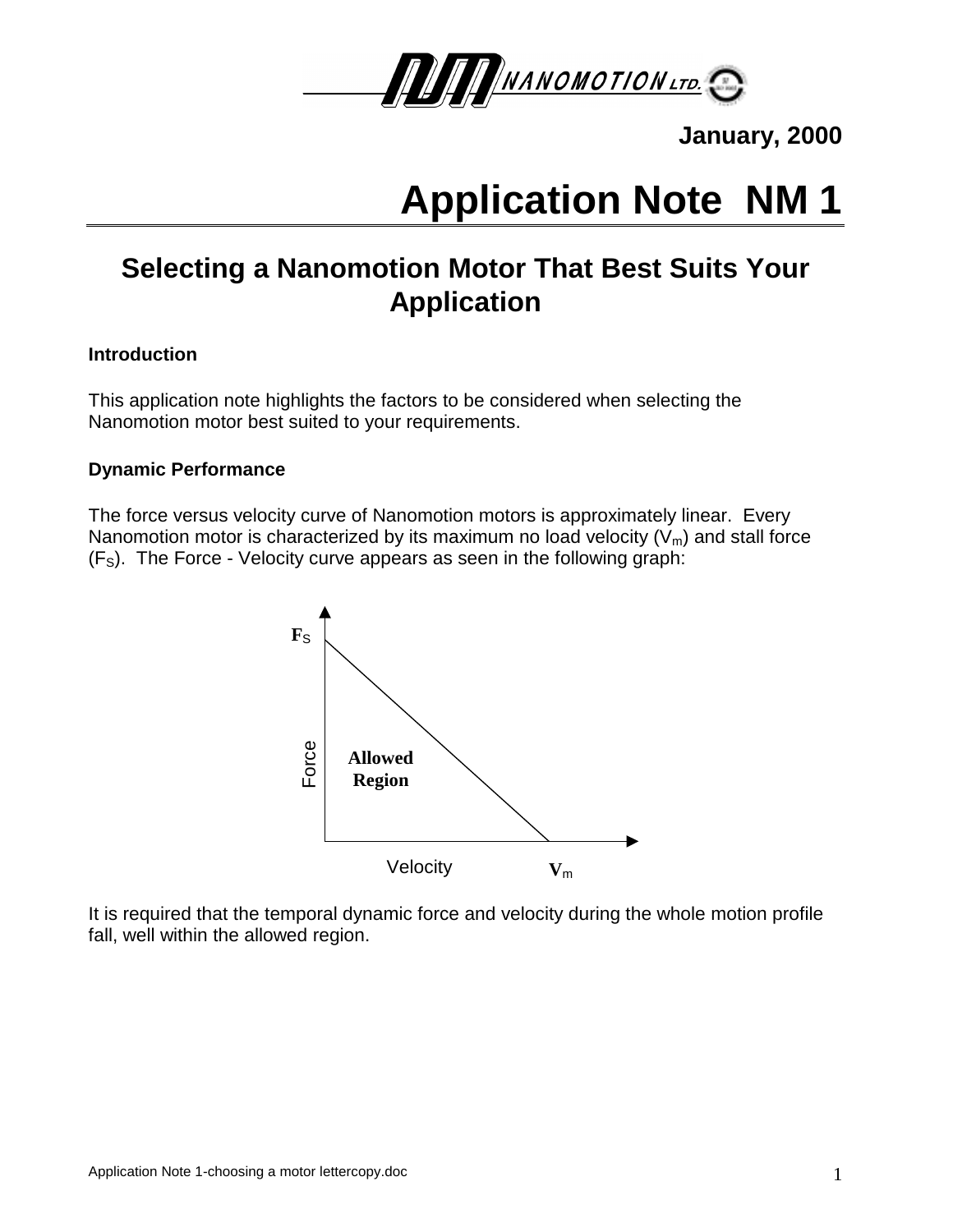

# **Load Considerations**

The force in the above scheme is the force available for driving the required mass. This force should exceed the required to overcome gravitational load if its motion is vertical, to overcome system friction and to provide acceleration. These factors must be taken into account when translating the required acceleration into the required motor force:

$$
F_m = m \bullet a + f_b
$$

or

 $F_m = m \cdot a + m \cdot g + f_b$  (if a gravitational force is required)

Where:

- $F_m$  required motor force
- M stage moving mass
- $f_b$  system friction force
- a required acceleration

The required force should never exceed the available motor force in the operating velocity.

#### **Dynamic of Short Steps**

When operating in a close loop, there is a lag between the desired and actual position at the beginning of motion. This will force the system to run at a higher acceleration than specified at a certain part of the travel. This effect will be particularly pronounced in short steps.

It is recommended that for these applications, higher margins be taken in the dynamic performance definitions.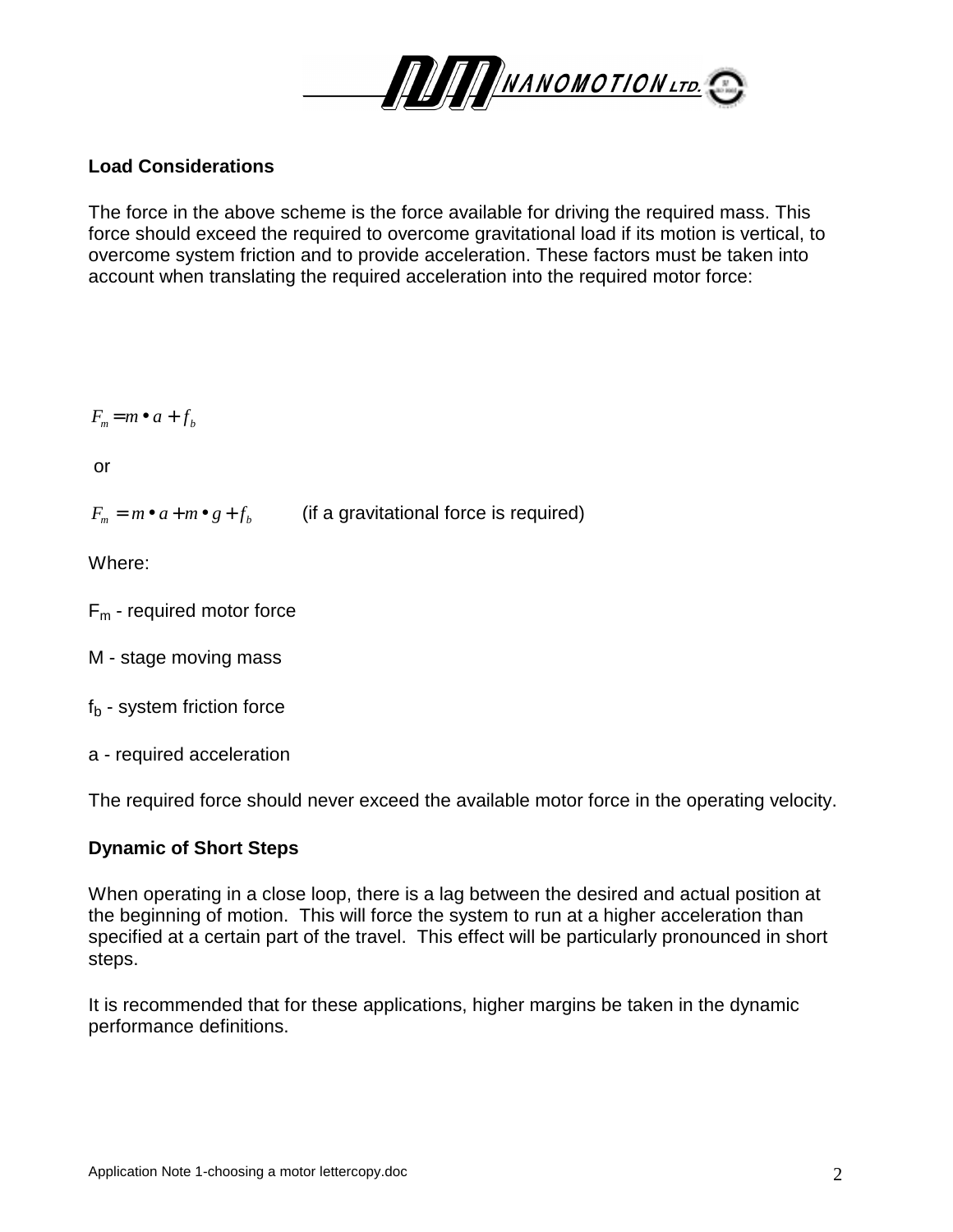

# **Duty Cycle**

Nanomotion motors have an Envelope of Performance (EOP) to ensure long-term reliability.

For applications where the dynamic requirements exceed the EOP of a single motor the Nanomotion technique facilitates the use of multiple motors, thus reducing the average command to each motor.

# **Resolution**

All Nanomotion motors can operate in high resolution precision applications. However, for applications where positioning in resolutions of less than  $0.1 \mu m$  is required, and when a very low speed or very fast short steps are required, the Low Speed (LS) series of motors, which are optimized for this purpose are recommended. The LS series of motors are however limited to velocities of 20 mm/sec.

# **Settling Time**

The achievable settling time is mainly dictated by the damping of the motor and the natural frequency of the system. A typical number of two to three cycles is required for the motor damping to damp the system vibration along the motion axis. The settling time  $(T<sub>S</sub>)$  is estimated by the following formula:

#### $T<sub>S</sub> = 3/Fr$

Where Fr is the natural frequency of the system calculated according to the following formula:

$$
Fr = \frac{1}{2\pi} \sqrt{\frac{K}{m}}
$$

Where:

K – stiffness of the motor in Newton/meter

 $m -$  mass of the moving part in kg

If the required natural frequency is higher than the one calculated for a given configuration, adding another motor in parallel or in tandem will increase the system's natural frequency due to the increased stiffness. The combined stiffness of several motors is the algebriac sum of the stiffness of the individual motors. One should recalculate the natural frequency using the combined stiffness of the motors. It is worthwhile noting that the effective motor stiffness increases under close loop operation.